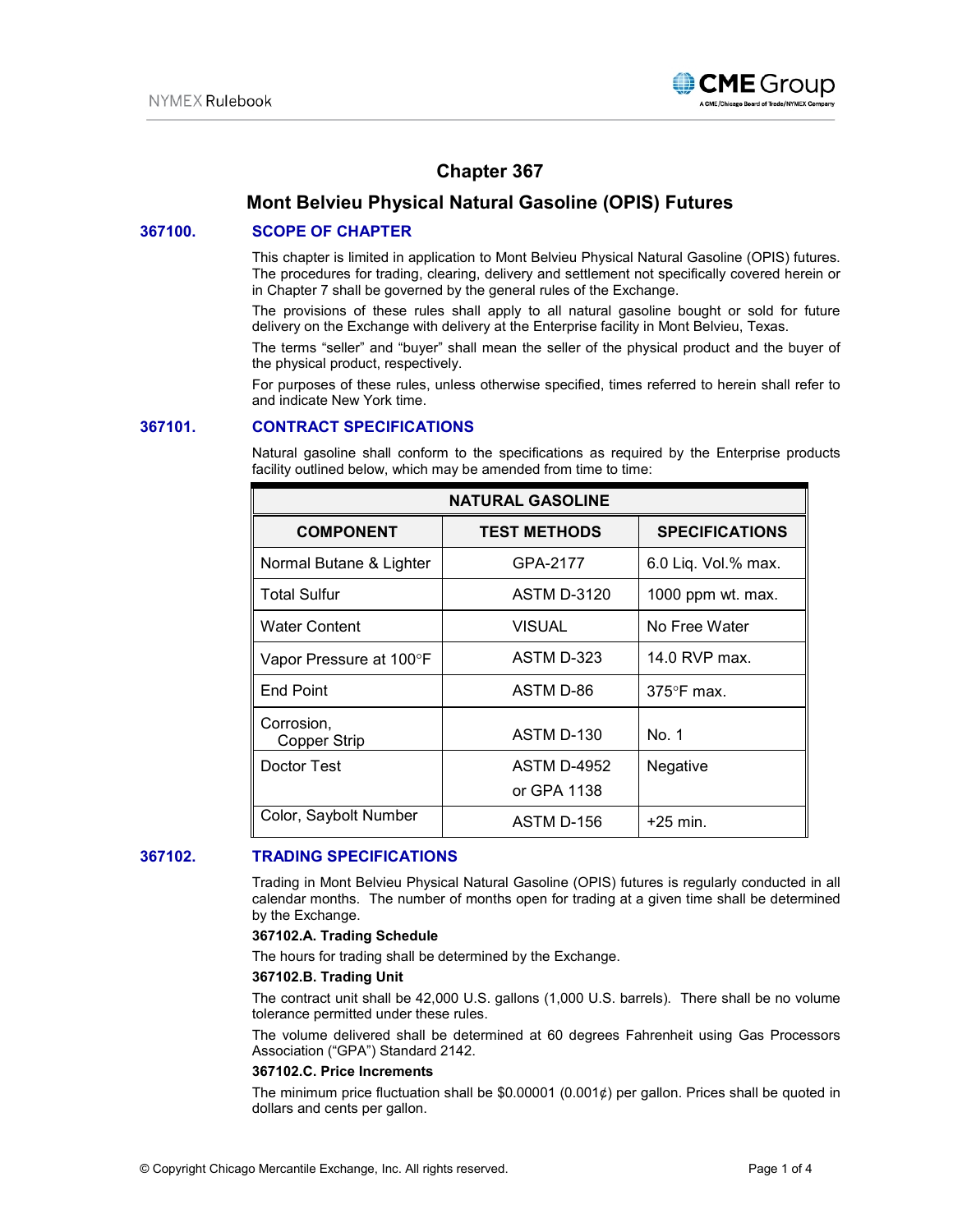

### **367102.D. Position Limits, Exemptions, Position Accountability and Reportable Levels**

The applicable position limits and/or accountability levels, in addition to the reportable levels, are set forth in the Position Limit, Position Accountability and Reportable Level Table in the Interpretations & Special Notices Section of Chapter 5.

A Person seeking an exemption from position limits for bona fide commercial purposes shall apply to the Market Regulation Department on forms provided by the Exchange, and the Market Regulation Department may grant qualified exemptions in its sole discretion.

Refer to Rule 559 for requirements concerning the aggregation of positions and allowable exemptions from the specified position limits.

### **367102.E. Termination of Trading**

No trades in the Mont Belvieu Physical Natural Gasoline (OPIS) futures shall be made after the second-to-last business day of the expiring contract month (the "last trade date"). In the event that the originally listed last trade date is declared a holiday, the last trade date will move to the business day immediately prior. Any contracts remaining open after the last trade date must be either:

- (A) Settled by delivery which shall take place on the last business day of the delivery month.
- (B) Liquidated by means of a bona fide Exchange for Related Position ("EFRP") pursuant to Rule 538. An EFRP is permitted in an expired futures contract until 3:30 p.m. on the last trade date of the expiring futures contract. An EFRP which establishes a futures position for either the buyer or the seller in an expired futures contract shall not be permitted following the termination of trading of an expired futures contract.

# **367103. INSPECTION**

Inspection of product shall be conducted in accordance with the standard operating practice at the Enterprise facility.

# **367104. DELIVERY**

Delivery shall be made free-on-board ("F.O.B.") at the Enterprise facility or, with the mutual agreement of the buyer and the seller, at any pipeline, storage facility, or fractionation facility in Mont Belvieu, Texas. Delivery shall be made with all applicable Federal executive orders and all applicable Federal, State and local laws and regulations.

For the purposes of this rule, the term F.O.B. shall mean a delivery in which the seller delivers to the buyer natural gasoline which is free of all liens, encumbrances, unpaid taxes, fees and other charges.

The seller shall retain title to and bear the risk of loss for the product until the product is delivered to the buyer.

Delivery shall be made by any of the following methods: (1) by in-well transfer at the Enterprise facility. For purposes of this rule, in-well transfer is defined as the transfer of title on the books from the seller to the buyer as a result of the issuance of a Product Transfer Order or an equivalent document; or (2) by book transfer, provided that both the buyer and the seller mutually agree to such transfer. For purposes of this rule, book transfer is defined as a book adjustment effecting a title transfer between seller and buyer.

# **367105. DELIVERY PROCEDURES**

#### **367105.A. Notices of Intention to Deliver and Notices of Intention to Accept**

1. Notice of Intention to Deliver

By 4:00 p.m. on the last trade date, Exchange clearing members having open short positions shall provide the Clearing House with a Notice of Intention to Deliver. The Notice of Intention to Deliver must be in the form prescribed by the Exchange and must include: the name of the seller(s); the number of contracts to be delivered; and shall also provide any additional information as may be required by the Exchange.

2. Notice of Intention to Accept

By 4:00 p.m. on the last trade date, Exchange clearing members having open long positions shall provide the Clearing House with a Notice of Intention to Accept. The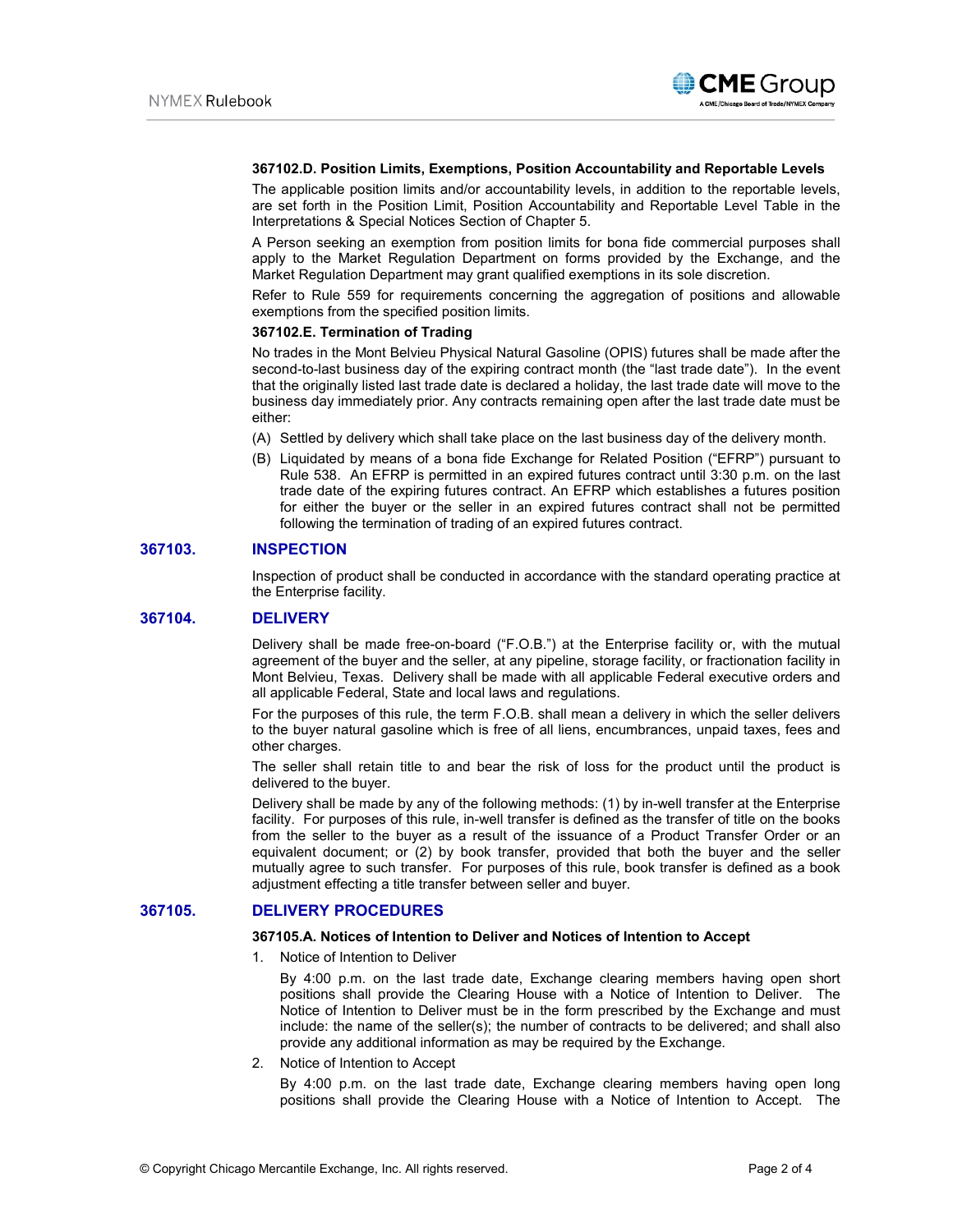

Notice of Intention to Accept must be in the form prescribed by the Exchange, and must include: the name of the buyer(s); the number of contracts to be accepted; and shall also provide any additional information as may be required by the Exchange.

#### **367105.B. Notice Day**

The Clearing House shall allocate Notices of Intention to Deliver and Notices of Intention to Accept by matching size of positions and preferred locations, to the extent possible. The Clearing House shall provide Assignment Allocation Notices to the respective clearing members no later than 6:00 p.m. on the last trade date. The day on which the Assignment Allocation Notices are provided to the clearing members shall be referred to as "Notice Day". Assignment Allocation Notices are not transferable.

#### **367105.C. Buyer's Clearing Member Delivery Instructions**

As soon as possible after receipt from the Exchange of an Assignment Allocation Notice, but no later than 10:00 a.m. on the last business day of the contract month, the buyer's clearing member shall provide the Clearing House and the seller's clearing member identified in such Assignment Allocation Notice properly completed Delivery Instructions, in the form prescribed by the Exchange, which must include the following information: the name of seller(s); the assignment number; the seller's choice of eligible facility; the number of contracts to be delivered; the method of delivery; and any additional information as may be required by the Exchange.

#### **367105.D. Amendment to Delivery Instructions**

Except as provided in this section 105.D, Notices of Intention to Deliver and Notices of Intention to Accept may not be amended after they have been provided to the counterparty and the Clearing House. However, upon mutual consent of the parties and upon written notice to the Clearing House, the parties may change the delivery facility and/or the method of delivery named by the buyer.

Any such changes must be made on the form prescribed by the Exchange. Any changes made with respect to the foregoing must be made in conformance with all contract requirements and specifications no later than 10:00 a.m. on the last business day of the contract month.

#### **367105.E. Final Settlement Price**

The final settlement price for the delivery month shall be the Oil Price Information Service ("OPIS") average price on the last trade date. The final settlement price shall be the basis for delivery.

# **367106. TIMING OF DELIVERY**

Delivery shall take place on the last business day of the expiring contract month.

# **367107. DELIVERY MARGIN AND PAYMENT**

#### **367107.A. Margin**

On the first business day following the last trade date, the clearing member shall obtain from any buyer margin equal to the full value of the product to be delivered and the clearing member shall obtain from any seller margin in an amount fixed, from time to time, by the Exchange.

The buyer's clearing member and the seller's clearing member shall deposit with the Clearing House margins in such amounts and in such form as required by the Exchange. Such margins shall be returned on the business day following notification to the Exchange that delivery and payment have been completed.

### **367107.B. Payment**

No later than 12:00 p.m. on the fifth business day following completion of delivery, the buyer shall pay the short contract value by federal funds wire transfer to the account of the seller at the bank nominated by the seller. The term "contract value" shall mean the amount equal to the Final Settlement Price times forty-two thousand (42,000) times the number of contracts to be delivered. Upon receipt of payment, the seller shall provide the buyer with all appropriate documents necessary to transfer ownership of the product to the buyer.